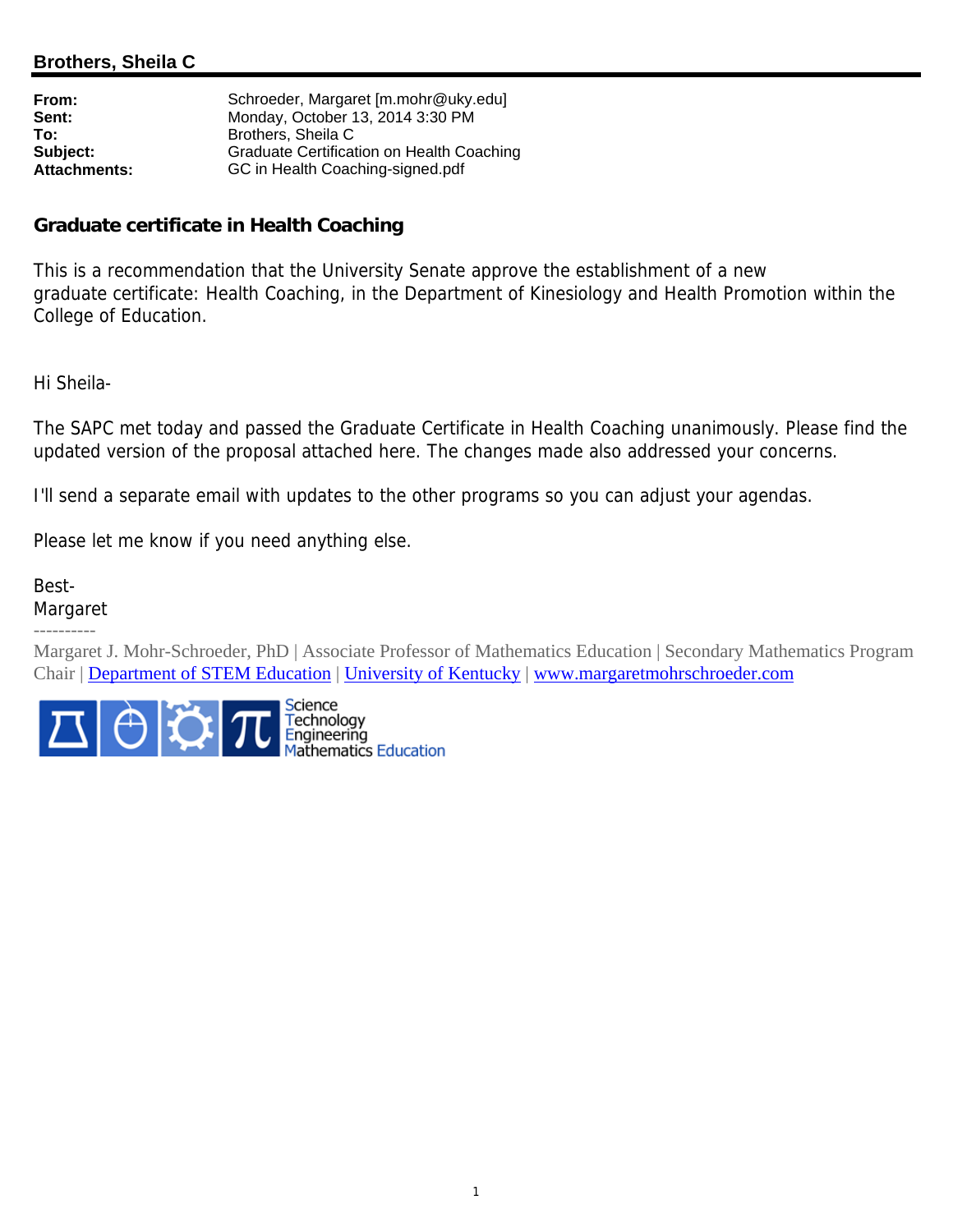## **Health Coaching Graduate Certificate Proposal**

#### **Overview**

As our nation becomes more health conscious and concerned with disease prevention, health coaching is growing in popularity. Health coaching has been defined as, "…*the practice of health education and health promotion within a coaching context, to enhance the wellbeing of*  individuals and to facilitate the achievement of their health-related goals" (Palmer et al., 2003). Health coaches help clients identify their goals, develop an action plan, and help put the plan into action while giving support and helping to motivate clients toward success.

To be a successful health coach, one must have a foundation in current behavior change theories/models, motivational interviewing, as well as an understanding of current health issues. A certificate in health coaching will enable individuals to showcase their qualifications from a reputable program and university. There are no current standards for being a health coach, thus people calling themselves a 'health coach' range from credentialed health professionals to untrained individuals sharing their own personal philosophies. One only needs to seek out health coaching online to find a plethora of profit-based health coaching 'programs' offered, with varying ranges of credibility. There is a dire need for those touting the credentials of health coach to be adequately trained. Certification greatly enhances the hiring potential when individuals are looking for employment in the field. Beyond those in health education and health promotion, healthcare professionals entering the field of health coaching include counselors, social workers, nutritionists, psychologists, nurses, respiratory therapists, physical therapists, pharmacists, nurse practitioners, and physician assistants. With an increase in health coaching positions through insurance companies, worksite wellness programs and universities, the growth of this field will continue to expand.

The Department of Kinesiology & Health Promotion at the University of Kentucky proposes a new 15-credit Graduate Certificate in Health Coaching designed to meet the supplemental education needs of current health promotion professionals and those training to become health promotion professionals. The Graduate Certificate would be open to any students who are already are or will be enrolled in a degree program, or those who simply apply for postbaccalaureate (non-degree) status in order to complete the certificate, are eligible to apply for admission. In addition, all applicants will be required to submit a one-page personal statement outlining why the Graduate Certificate in Health Coaching is of interest to them for review by the Director of the Graduate Certificate. For students applying for post-baccalaureate graduate student status, an application for admission to the Graduate School as a post-baccalaureate graduate student should be submitted at least two weeks in advance of the term in which the student plans to enroll. An original or photocopy of a transcript showing an awarded bachelors degree must accompany the application. An overall undergraduate grade point average of 2.75 or better and 3.0 on all previous graduate work (both on a 4.0 scale) is required by the Graduate School for admission. GRE scores are not required. As Health Coaching is a rapidly growing area in the field, this Graduate Certificate is timely and we anticipate we will attract 10 students the first year of offering and hope to grow to 30 students as resources allow.

In order to accommodate working adults and be more attractive to current health promotion professionals looking to expand their skill set with a Health Coaching Graduate Certificate, we intend to offer all of the courses required for the Certificate through distance learning. It may take some time to shift all of the face-to-face courses to distance learning, in which case we anticipate offering the certificate face-to-face for the first year or two of the program until all of the courses have been adapted to an online format.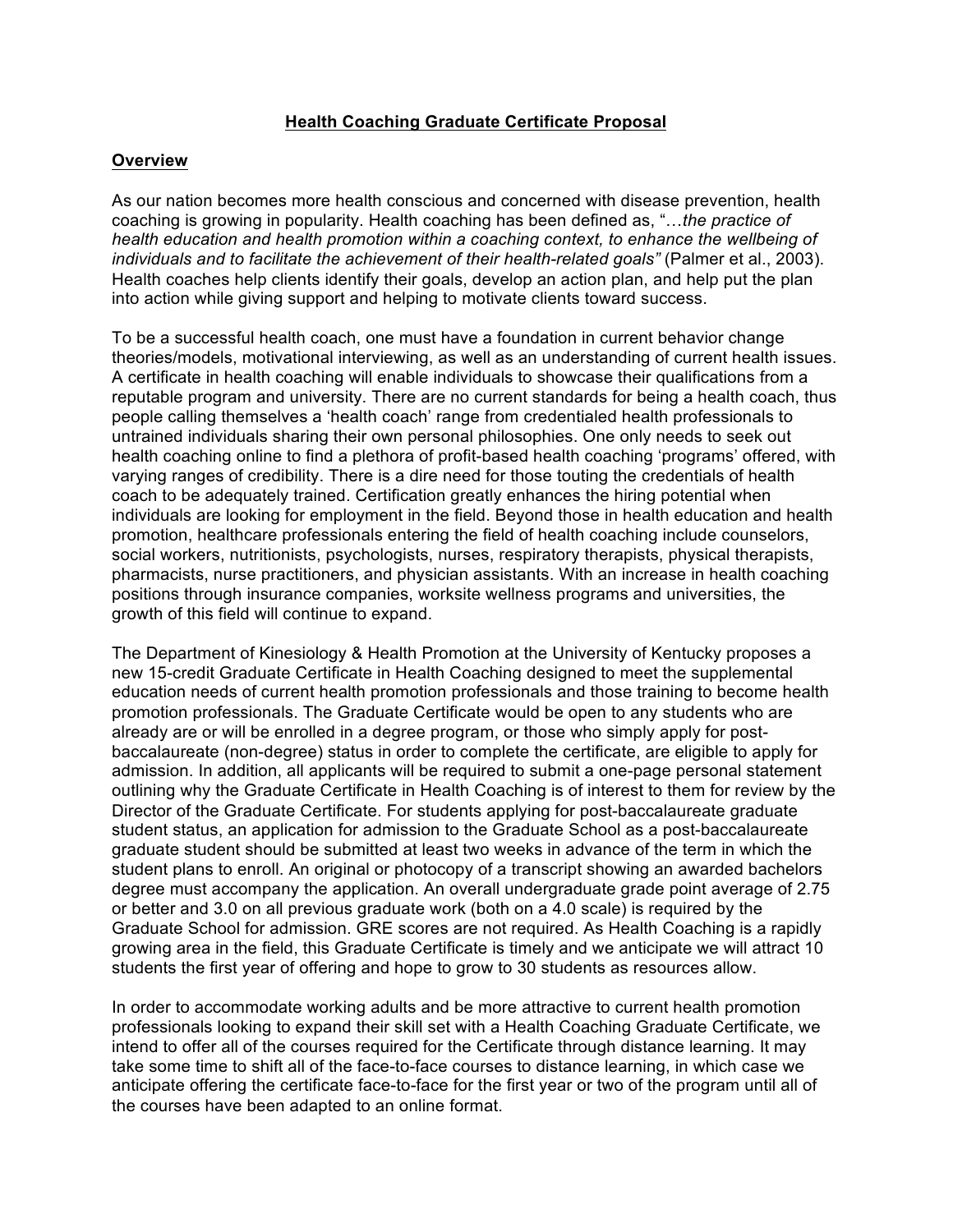## **Certificate Standards**

Dedicated to the University of Kentucky's mission of providing excellence in teaching, research, and service, and developing innovative partnerships, the Graduate Certificate in Health Coaching promotes a broad array of values, knowledge, and skills essential to health promotion leaders. As such, the proposed Graduate Certificate has the potential to attract students nationally and internationally through online delivery and collaborative efforts with health promotion professionals connected to University of Kentucky.

In order to remain in good standing, the Graduate School requires that a student must have a minimum GPA of 3.0 in the set of courses required for completion of the graduate certificate in order to be awarded the certificate. Students are required to take four core KHP classes as requirements for the certificate program, as well as one program elective.

- Courses taken within two years prior to admission to the certificate can be used in the certificate.
- Certificates will only be awarded to students who have completed a four-year bachelors degree.
- The Director approves the individual certificate curriculum for each student and informs the Registrar when the certificate is complete and may be awarded.

## **Administrative Structure**

The Faculty Director for the Health Coaching Graduate Certificate will be Dr. Kristen Mark, Assistant Professor of Health Promotion, Director of the Sexual Health Promotion Lab, and an instructor in the program. Dr. Mark will work with the affiliated faculty on any and all curricular components.

## **Certificate Program**

The certificate students undertake a curriculum outlined below which is designed to enrich their professional goals and experiences. The courses focus on building health education and health behavior change skills, specific health coaching skills, and help students understand the role and importance of health promotion on an individual and community level. Students will learn the process of enabling people to increase control over the determinants of health in order to improve their health.

This program also requires students to engage in internship opportunities where the student must apply their skills learned in the program to the field of health coaching.

## **Certificate Learning Outcomes**

- The certificate requires that the students identify and apply theories and models specific to health education, health promotion, and health behavior change.
- Students completing the certificate will be able to apply their health promotion philosophical principles to their health-coaching career.
- Students completing the certificate will have the skills required to be an effective health coach with a basis in health education and health promotion behavior change.
- The certificate will provide students with practical application skills that will culminate in an internship experience in the field of health coaching.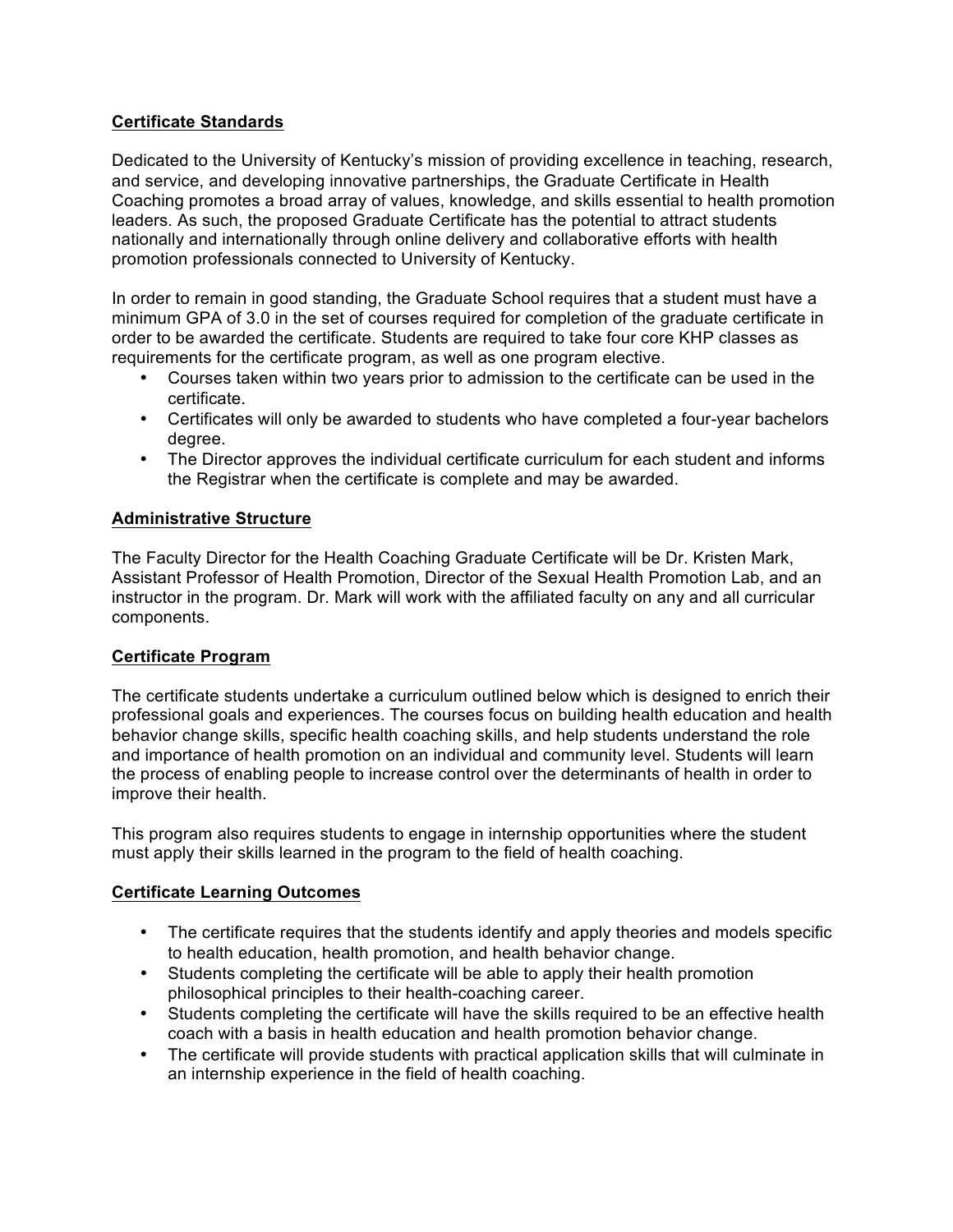## **Certificate Core Courses**

Students must enroll in each of the following courses:

### **KHP 674: Foundations of Health Promotion (3cr.)**

This is an introductory course to the foundations of health promotion and health education with a focus on the background of the field, ethics of the profession, and the major responsibilities of a health educator. Outlines the goals and objectives of health education, differentiates between levels of prevention and determinants of health, and identifies and explains the predominate philosophies of health promotion and health education. Additionally, students learn about the various theories and models of implementation and change process theories in health education and health promotion.

## **KHP 673: Health Promotion & Behavior Change (3cr.)**

This course focuses on health promotion and behavior change. Many acute and chronic diseases can be prevented or at least have their impact lessened by increased attention to the adoption and maintenance of behaviors for optimal health. The issue of behavior change is however complex and necessitates an understanding of the socio-ecological model which includes individual, interpersonal, organizational, community, and public policy as factors that can inhibit or promote behavior change.

## **KHP 577: Health Promotion Internship (specific to health coaching) (3cr.)**

This course focuses on gaining practical experience in the professions of health education, health promotion, and health coaching. It provides an opportunity for health promotion students to apply the theories, knowledge, and experiences gained from their coursework to real life situations.

#### **KHP 609: Health Coaching (3cr.)**

This course focuses on the translation of research into practice combining didactic and experiential learning through application of content learned in core health promotion courses to the field of health coaching. The course will prepare students with skills in client care, health care knowledge, interpersonal and communication skills, professionalism, and systems-based practice. These skills will be learned through practice-based learning and self-improvement. Approximately half of the course will be dedicated to application of the health coaching skills students are learning via peer-coaching and comprehensive instructor feedback.

#### **Certificate Elective Courses**

Students may choose from one of the following electives:

#### **KHP 590: Advanced Health Concepts**

This is a content class that examines current and significant health issues to increase knowledge, skills, and health literacy. Specifically, the course addresses major personal and community health issues such as non-communicable diseases, communicable diseases, intentional injury (homicide and suicide), unintentional injury (accidents), stress, and others. This course will be especially encouraged to students without a strong health content background and will be required for students who do not have any health content background (e.g., a student with a bachelor in business or psychology).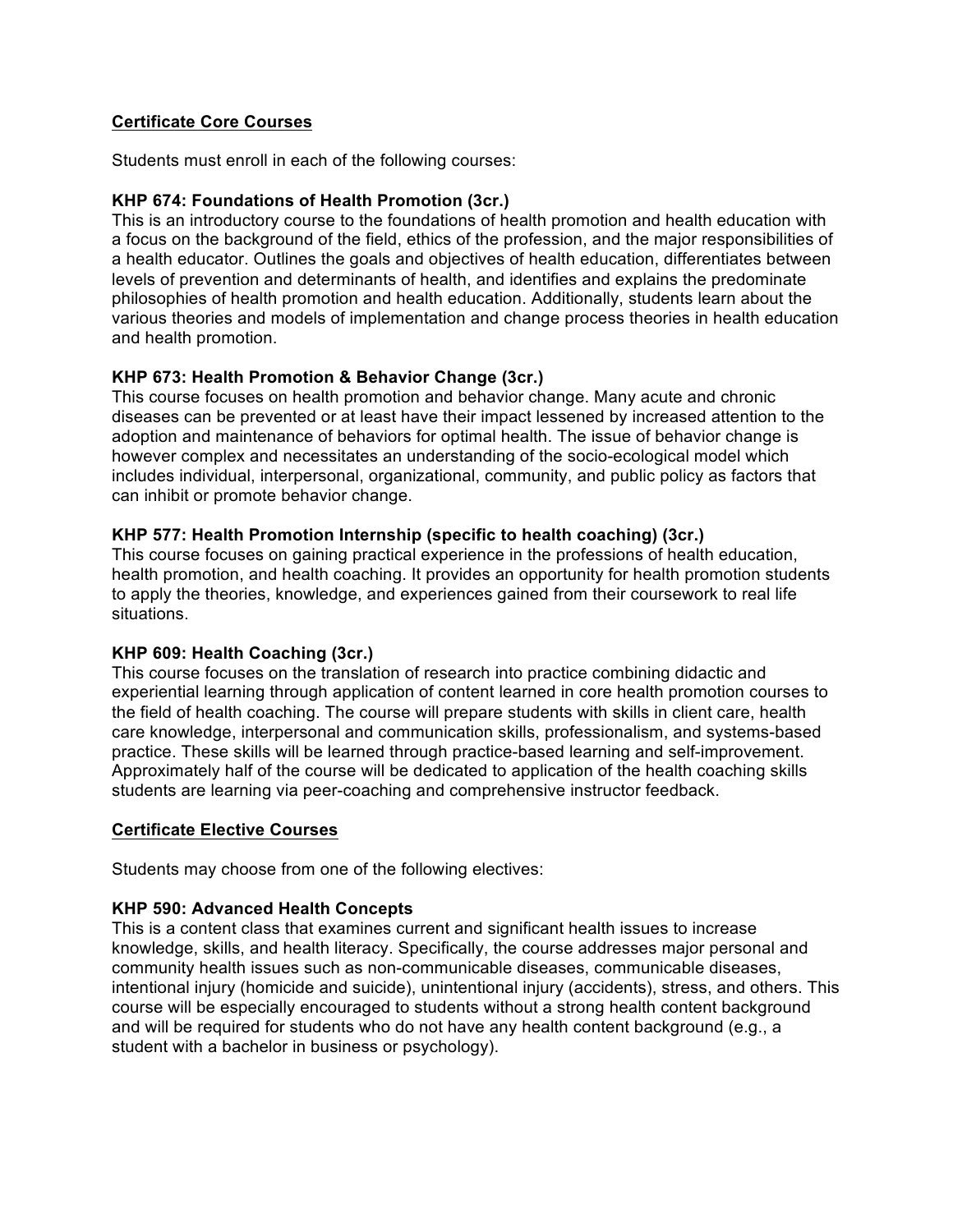## **KHP 677: Planning Health Promotion Programs (3cr.)**

This course presents basic principles of planning, designing, implementing, and evaluating health promotion programs. Individual planning projects are incorporated into the course and students are required to plan a program related to their area of interest. This course will be encouraged for students who already have a health content background and have career aspirations in settings focusing on program development for groups and communities (e.g., worksite wellness or community health settings).

### **COM 571: Interpersonal Communication in Health Contexts (3cr.)**

This course examines theory and research relevant to the role of interpersonal communication in managing mental and physical health. Topics related to interaction in health contexts include: communicating identity in health and illness, health and personal relationships, health care provider/patient communication, medical decision-making, and interpersonal health education and prevention efforts. This course is currently offered in distance learning format during a semester each summer and we have received approval from the Department Chair Dr. Elisia Cohen to offer this as an elective for our graduate certificate.

### **Total required certificate hours:** 15 hours

The curriculum for this certificate in Health Coaching was developed in consultation with the health promotion faculty at University of Kentucky, the curriculum for similar certificate programs at other accredited institutions in the United States (University of Minnesota and University of Delaware), and health-coaching professionals currently practicing in the field. We anticipate that this 15-hour certificate program will draw students initially entering the health promotion master's program and other health-related graduate programs across campus.

## **Core Faculty Affiliated with the Health Coaching Certificate (Faculty of Record):**

Kristen Mark, PhD, MPH, Assistant Professor, Associate Graduate Faculty Melinda Ickes, PhD, Assistant Professor, Full Graduate Faculty Melody Noland, PhD, Department Chair, Professor, Full Graduate Faculty Carol Donnelly, CHES, President, KC Wellness, Certified Health Coach, Adjunct Assistant Professor, application pending

#### **Selected References Related to Health Coaching**

- Hart, V., Blattner, J., & Leipsic, S. (2001). Coaching versus therapy: A perspective. *Consulting Psychology* Journal*: Practice and Research, 53*(4), 229-237.
- Terry, P.E., Seaverson, E.L.D., Staufacker, M.J. & Tanaka, A. (2011). The effectiveness of a telephone-based tobacco cessation program offered as part of a worksite health promotion program. *Population Health Management*, *14*, 117-125.
- Vale, M.J., Jelinek, M.V., Best, J.D. Dart, A.M., Grigg, L.E., Hare, D.L., et al. (2003). Coaching patients on achieving cardiovascular health (COACH). *Archives Internal Medicine*, *163*, 2775-2783.
- Wolever, R.Q., Dreusicke, J., Fikkan, T.V., Hawkins, S., Yeung, J. Wakefiled, L., et al. (2010). Integrative health coaching for patients with Type 2 Diabetes: A randomized clinical trial. *The Diabetes Educator*, *36*, 629-639.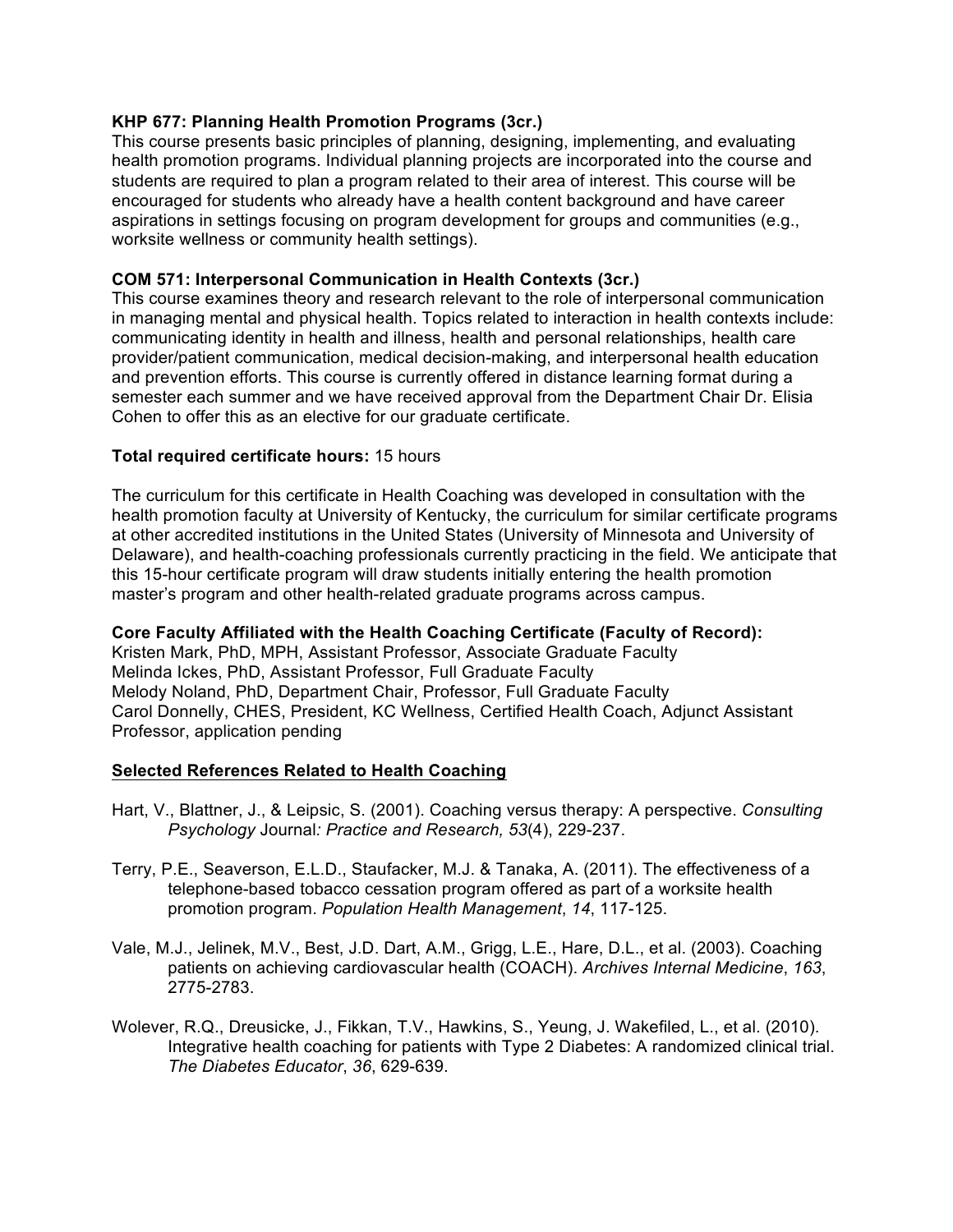# SIGNATURE ROUTING LOG

### **General Information:**

| Proposal Type: Course $\vert \vert$        | $Program \mid \cdot$                                                           | Other $\boxtimes$   |                                                |
|--------------------------------------------|--------------------------------------------------------------------------------|---------------------|------------------------------------------------|
|                                            | Proposal Name <sup>1</sup> (course prefix & number, pgm major & degree, etc.): |                     | <b>Health Coaching Graduate</b><br>Certificate |
| Proposal Contact Person Name: Kristen Mark |                                                                                | Phone: 257-<br>8935 | Email:<br>kristen.mark@uky.edu                 |

#### INSTRUCTIONS:

Identify the groups or individuals reviewing the proposal; note the date of approval; offer a contact person for each entry; and obtain signature of person authorized to report approval.

## **Internal College Approvals and Course Cross-listing Approvals:**

| <b>Reviewing Group</b>      | Date<br>Approved | <b>Contact Person (name/phone/email)</b>            | <b>Signature</b> |
|-----------------------------|------------------|-----------------------------------------------------|------------------|
| <b>KHP</b> Department Chair | 1/23/14          | Melody Noland / 257-5827 /<br>melody.noland@uky.edu |                  |
| COE C&C                     | 2/17/14          | Martha Geoghegan / 218-2887 /<br>$myrt(a)$ uky.edu  |                  |
|                             |                  |                                                     |                  |
|                             |                  |                                                     |                  |
|                             |                  |                                                     |                  |

## **External-to-College Approvals:**

| Council                             | Date<br>Approved | <b>Signature</b>           | Approval of<br>Revision <sup>2</sup> |
|-------------------------------------|------------------|----------------------------|--------------------------------------|
| Undergraduate Council               |                  |                            |                                      |
| <b>Graduate Council</b>             | 5/1/14           |                            |                                      |
| <b>Health Care Colleges Council</b> |                  |                            |                                      |
| Senate Council Approval             |                  | University Senate Approval |                                      |

#### Comments:

 $1$  Proposal name used here must match name entered on corresponding course or program form.

<sup>2</sup> Councils use this space to indicate approval of revisions made subsequent to that council's approval, if deemed necessary by the revising council.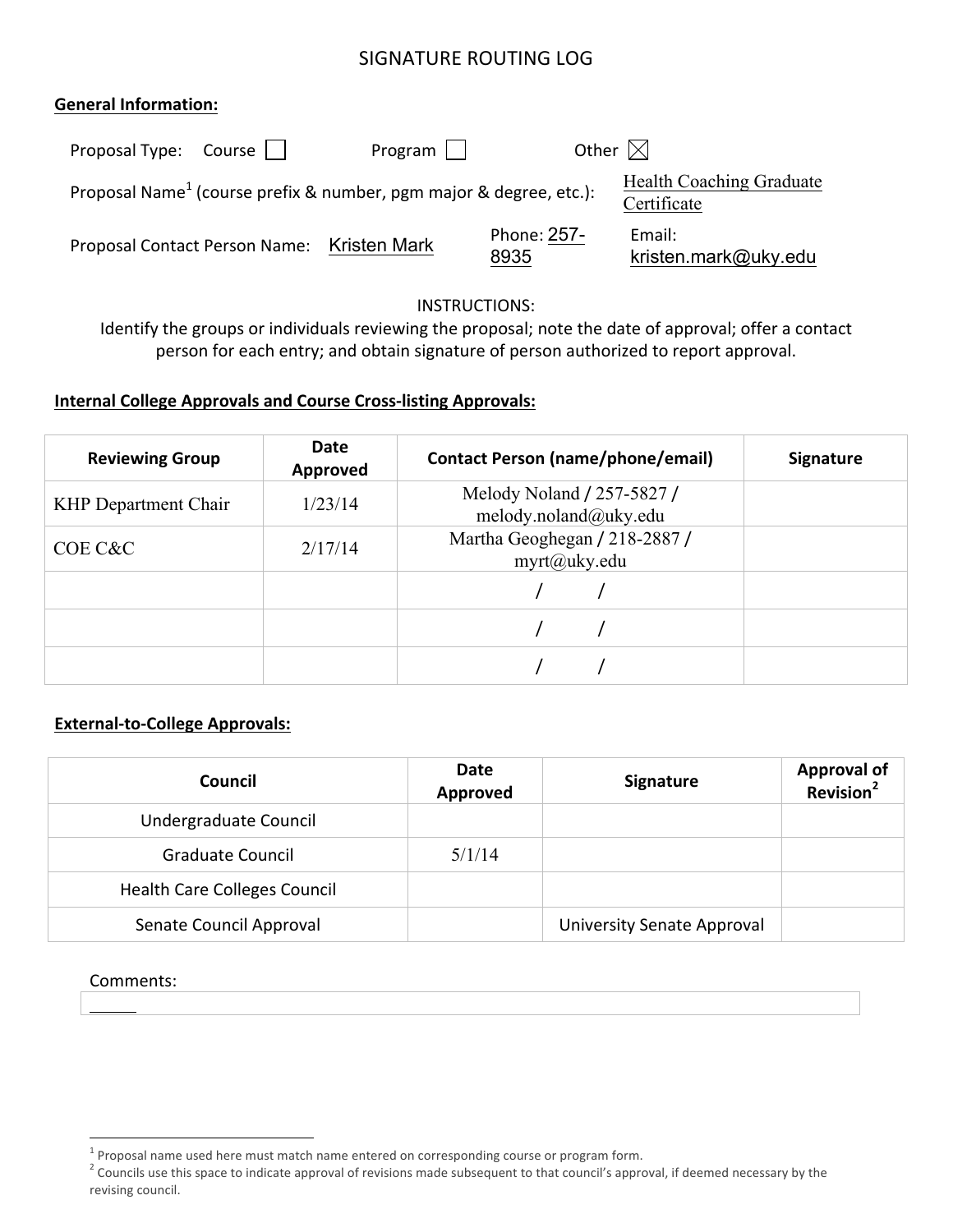

Department of Communication 228 Grehan Bldg. Lexington, KY 40506-0042 *859-257-4102 Fax: 859-257-4103*  www.uky.edu/CommInfoStudies

December 5, 2013

Re: Health Coaching MA Certificate

To Whom It May Concern:

On behalf of the College of Communication and Information at the University of Kentucky, the Department of Communication supports the inclusion of COM 571 as part of the Health Coaching Graduate Certificate Proposal. Our PhD level faculty routinely teach this 571 course. We believe that the health coaching program will add the to the University's strength in public health, health education, and promotion. We look forward to exploring ways that our Ph.D. and MA students in Communication with an emphasis in Health Communication can benefit from participating in the health coaching certificate in the future.

Sincerely,

Elizia L. Cohen

Elisia L. Cohen, Ph.D. Chair, Department of Communication

cc: H. Dan O'Hair, Dean, College of Communication and Information Tim Sellnow, Associate Dean for Graduate Studies, CCI

An Equal Opportunity University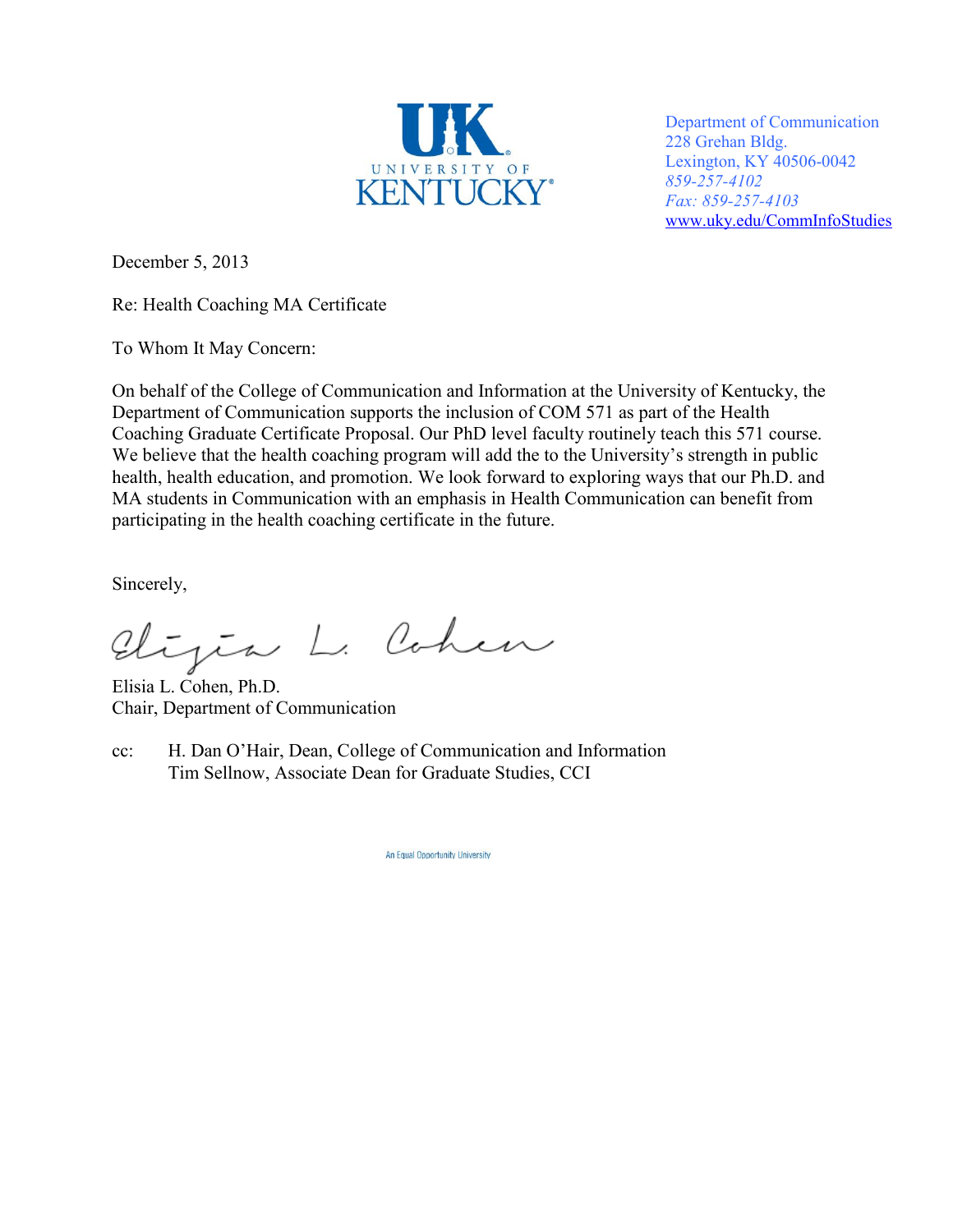

## **OF KENTUCKY College of Public Health**

Department of Health Behavior 342 Bowman Hall 151 Washington Avenue Lexington KY 40536-0003 (859) 218-2039 phone (859) 323-2933 fax *http://www.mc.uky.edu/PublicHealth*

October 6, 2014

Re: Health Coaching Graduate Certificate

To Whom It May Concern:

This letter serves to show support from the Department of Health Behavior within the College of Public Health at University of Kentucky for the Health Coaching Graduate Certificate Proposal from the Department of Kinesiology and Health Promotion. The content in our Public Health graduate programs does not overlap with this certificate and we see potential for opportunities this certificate may provide for our students and other students at the University of Kentucky.

Sincerely,

O u€

Rick Crosby, PhD Professor and Department Chair Department of Health Behavior College of Public Health richard.crosby@uky.edu